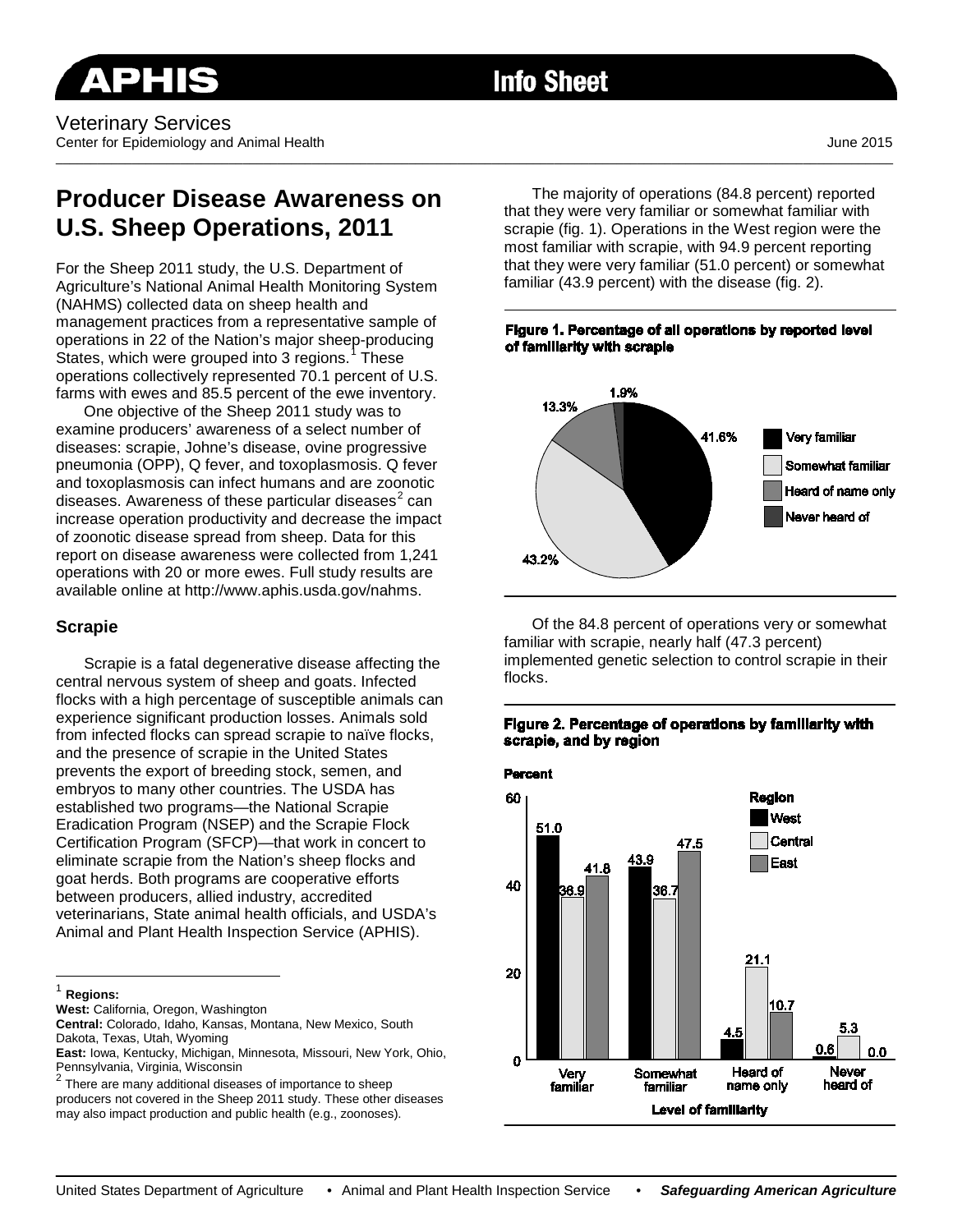More information on scrapie can be found at: http://www.aphis.usda.gov/animal\_health/animal\_diseas es/scrapie/

## **Johne's disease**

Johne's disease is a contagious, chronic, usually fatal infection that primarily affects the small intestines of ruminants. Found worldwide, Johne's disease is caused by the bacterium *Mycobacterium avium* subspecies *paratuberculosis,* which belongs to the same family as tuberculosis and leprosy. Some strains preferentially infect species of ruminants (e.g., only cattle or only sheep); however, some cross infections do occur.

Most sheep are infected when young and do not show clinical signs until 2 to 6 years of age. In sheep, the most common indication an animal is infected with Johne's disease is weight loss despite a normal appetite. Interestingly, despite the severity of the disease, over half the operations surveyed (55.9 percent) had either never heard of Johne's disease or had heard of the name only (fig. 3).

#### Figure 3. Percentage of all operations by reported level of familiarity with Johne's disease



#### Figure 4. Percentage of operations by familiarity with Johne's disease, and by region

#### **Percent**



Of operations very or somewhat familiar with Johne's disease, 8.8 percent had a flock health management program specifically to control the disease.

## **Ovine progressive pneumonia**

OPP is a slowly progressive, chronic viral disease of adult sheep caused by an ovine lentivirus. Most sheep never show clinical signs, and sheep that do typically do not display signs until 2 years of age or older. Common signs of OPP include increased breathing effort at rest, lagging behind the rest of the flock, progressive weight loss despite a normal appetite, and possibly hardbag syndrome, a noninflammatory mastitis. OPP is commonly passed from infected ewes to their lambs via colostrum and milk, or by inhalation of infected air droplets.

Once infected, animals remain infected for life. Flocks infected with OPP may have lowered production efficiency due to early culling, decreased milk production, and lower weaning weights. Half of all operations (53.5 percent) were either very familiar or somewhat familiar with OPP (fig. 5).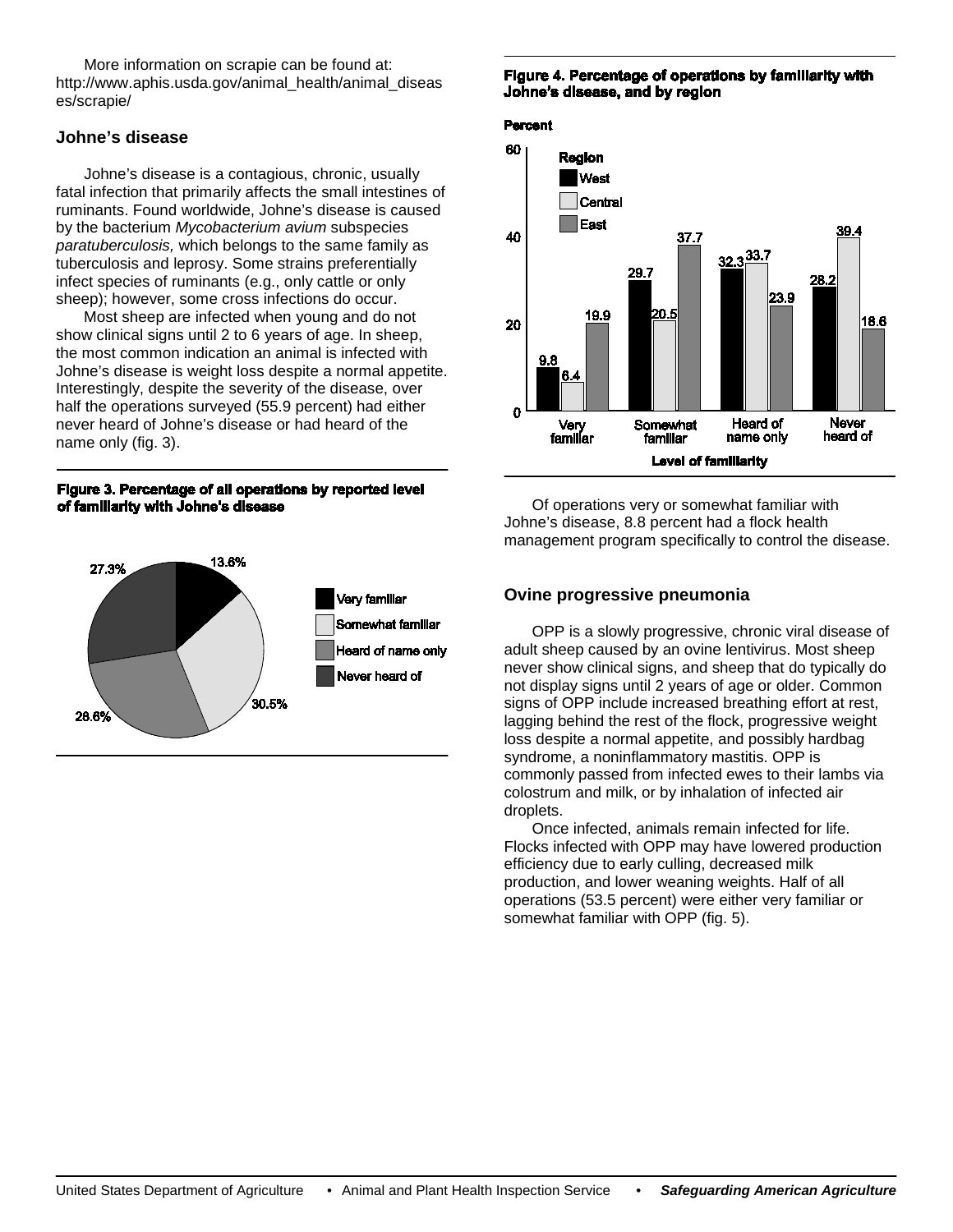#### Figure 5. Percentage of all operations by reported level of familiarity with ovine progressive pneumonia



#### Figure 6. Percentage of operations by familiarity with ovine progressive pneumonia, and by region





For the 53.5 percent of operations that were very or somewhat familiar with OPP, 16.2 percent had a flock health management program specifically to control or prevent OPP. Nearly three-fourths of operations (72.7 percent) did not know their current OPP status while 18.7 percent reported never being infected with OPP, 5.4 percent indicated their flock was currently infected with OPP, and 3.3 percent indicated their flock was previously infected but was now OPP negative.

## **Q fever**

Q fever is an infection caused by the intracellular gram-negative bacterium *Coxiella burnetii,* found worldwide (except in New Zealand). Also called

coxiellosis, the bacteria can infect a wide range of hosts, but the primary reservoirs are sheep, goats, and cattle. The disease is not generally considered problematic in animals, but it can cause abortion storms in sheep and goats and also poses a public health risk as it is zoonotic. When asked, the majority of sheep producers had never heard of Q fever or had heard of the name only (82.8 percent).

#### Figure 7. Percentage of all operations by reported level of familiarity with Q fever



More information about Q fever in humans can be found on the CDC Web site: http://www.cdc.gov/qfever/index.html

## **Toxoplasmosis**

Toxoplasmosis in sheep is characterized by abortion storms in a flock. Toxoplasmosis, caused by infection with the protozoan parasite *Toxoplasma gondii,* is one of the most common parasitic infections of warm-blooded animals. Although more widely known for its infection of cats, *T. gondii* is found worldwide and its hosts include sheep and humans. Over half of the operations (54.0 percent) had either never heard of this zoonotic disease or had heard of the name only (fig. 8).

#### Figure 8. Percentage of all operations by reported level of familiarity with toxoplasmosis